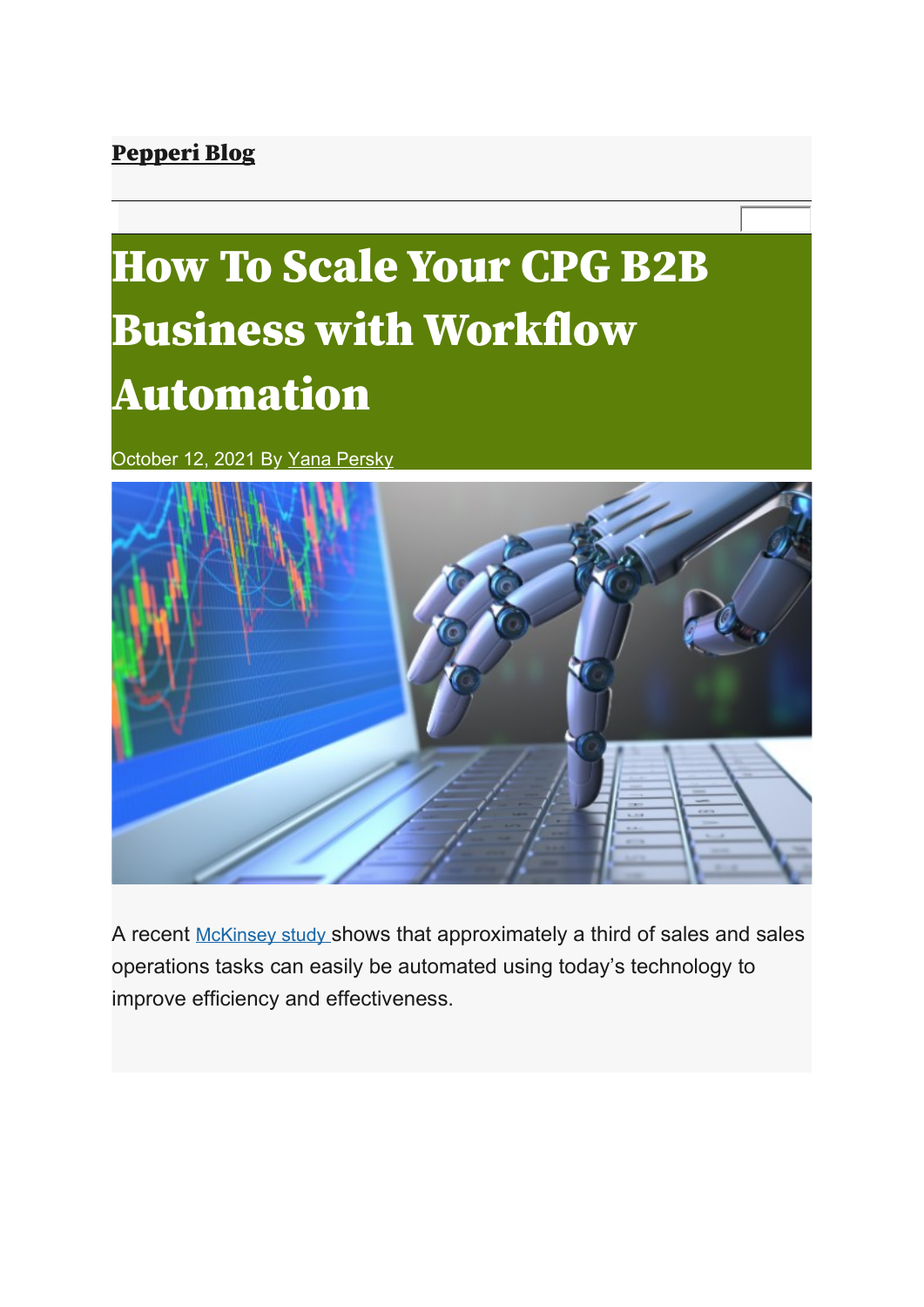|                                                      |                                                                                                   |                                                                                                            | Highly automatable with today's technology |  |  |  |  |  |
|------------------------------------------------------|---------------------------------------------------------------------------------------------------|------------------------------------------------------------------------------------------------------------|--------------------------------------------|--|--|--|--|--|
| Sales value chain                                    | Example activities                                                                                | Automation potential of tasks within sales subfunctions<br>Percent of total activities (top-down estimate) |                                            |  |  |  |  |  |
| 1 Sales strategy<br>and planning                     | Forecasting, channel strategy,<br>resource allocation, talent<br>management                       | 2996                                                                                                       | 71%                                        |  |  |  |  |  |
| 2 Lead identification<br>and qualification           | Pipeline management, action<br>plans for new and existing<br>outforters.                          | 13%                                                                                                        | 87%                                        |  |  |  |  |  |
| 3 Configuration.<br>pricing, and<br>quotation        | Quots setting, configuration of<br>technical solutions, negotiation,<br>contracting               | 43%                                                                                                        | 57%                                        |  |  |  |  |  |
| 4 Order management                                   | Credit checking, inspicing,<br>order-related service handling                                     | 50%                                                                                                        | 50%                                        |  |  |  |  |  |
| 5 Postsales activities                               | Regular follow-ups, handling of<br>Incoming requests (eg, for spare)<br>parts, repairs)           | 40%                                                                                                        | 60%                                        |  |  |  |  |  |
| 6 Structural support                                 | Reporting, analytics, training,<br>provision of sales support<br>natoriale, administrativo tasks. | 25%                                                                                                        | 75%                                        |  |  |  |  |  |
|                                                      | Total                                                                                             | 31%                                                                                                        | 69%                                        |  |  |  |  |  |
| Source: Verelor landscape resears, expert infereeves |                                                                                                   |                                                                                                            |                                            |  |  |  |  |  |

However, despite its enormous potential, many CPG and FMCG businesses are unaware of the breadth and depth workflow automation brings, and of the value it may unlock. Many business leaders haven't taken advantage of workflow automation, despite the fact that it has become a global phenomenon across various industries and regions.

#### **What is workflow automation?**

Workflow automation is the process that automates a set of manual, repetitive tasks using rule-based logic. Once the rules and logic are established, automated workflows allow anyone on your team (without touching a single button) to configure actions such as:

- Sending an email when an order is submitted, or exporting the order to the ERP once approved
- Displaying an alert to the customer about credit limits and blocking an order
- Running a webhook to get a real time inventory check/approval from the ERP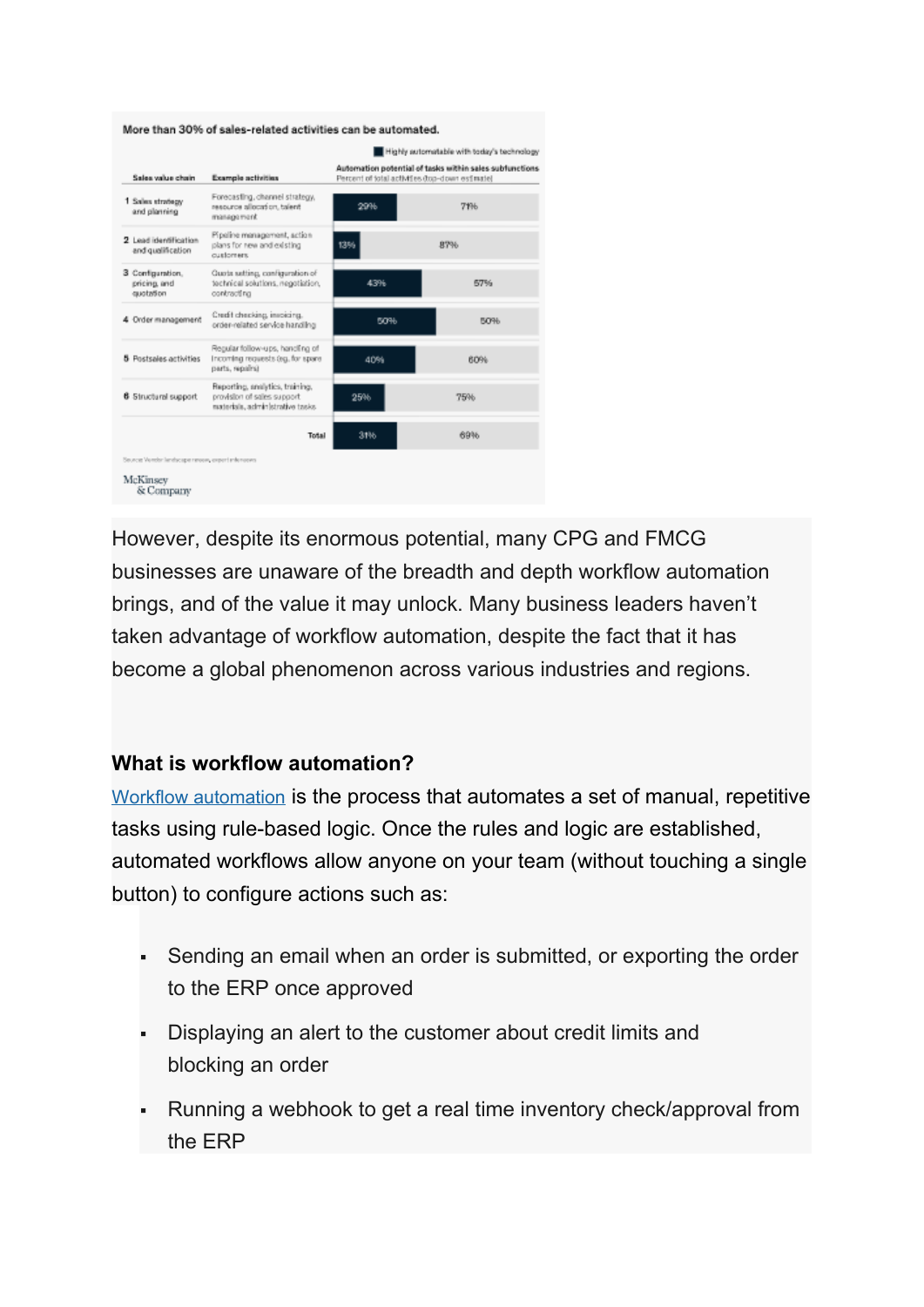- Approving special discounts or transactions above a certain value
- Validating credit before an order is submitted
- Verifying an address when a new user account is created

#### **Why workflows are crucial in B2B eCommerce?**

Unlike in the B2C world, B2B eCommerce workflows are entirely determined by the buyer and not the seller. Different business buyers may have different requirements for various use cases that can trigger special workflows.

To illustrate this point, let's look at some of the promising workflows that can be applied to any industry.

#### **Automated "Account Set-Up" Workflow**

Professional skin care brand Dermalogica, sought to automate the set-up process with a unified, digital and interactive solution that would work with their New Account Portal and JD Edwards and where Business Consultants could generate and qualify leads and Finance could convert them into customers.

In order to set up an account, the Business Consultant needs to verify licensing, gather pertinent contracts and documentation, then work with their District Manager and Finance to communicate account set up. Details they communicate to Finance include account segment, address classification, tax status, applicable price list, etc. A new business account setup request starts with an inquiry form on the company's website, which is integrated with Pepperi using Pepperi API.

The initial review process is done by Business Consultants and involves gathering account details, which are then submitted through Pepperi into their New Account Portal. Once the Consultant uploads relevant documentation into the New Account Portal and the District Manager reviews and approves, a Finance approval triggers the automated account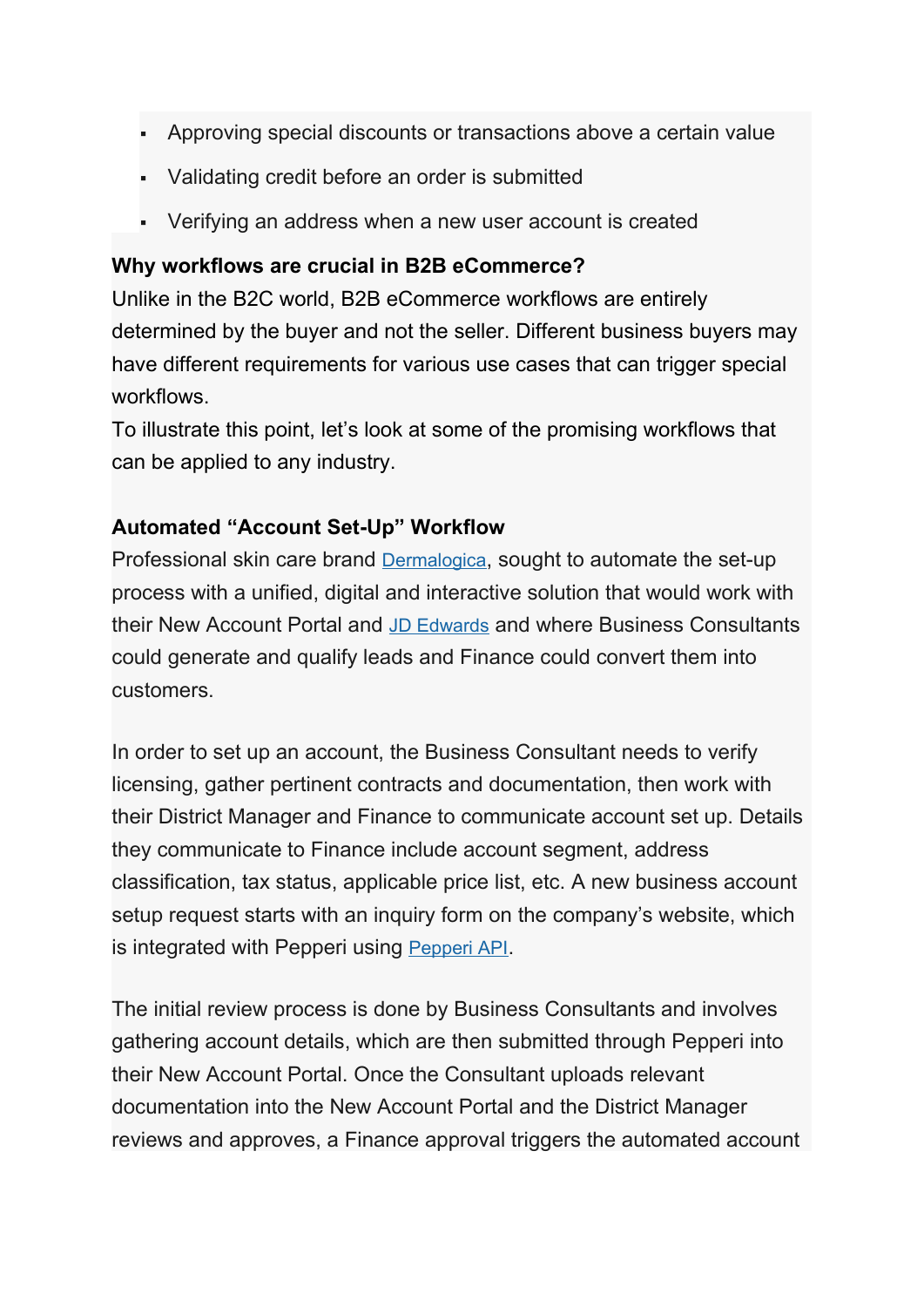setup in JD Edwards, and the lead record is subsequently updated as an account in Pepperi.

Upon account setup, the Owner record is marked to automatically be setup as the B2B Buyer, and an email notification is triggered to go to the account with login instructions. Most changes to established accounts - be it location, certification, name or credit terms - require a form request from the Business Consultant, which then triggers an automated workflow to ensure changes are valid and updated in the system.

| <b>Convert To Customer Activity ®</b><br>General Info Forms Accounts Workflows Programs Fields |                        |  |  |                                                                                                                                                                                                           |
|------------------------------------------------------------------------------------------------|------------------------|--|--|-----------------------------------------------------------------------------------------------------------------------------------------------------------------------------------------------------------|
|                                                                                                |                        |  |  | Create a workflow of steps with Activity statuses, transitions and actions/branches. Each step is a transition between statuses, in which conditions are evaluated, and actions or branches are executed. |
| View as: Flowchart Table                                                                       |                        |  |  |                                                                                                                                                                                                           |
| $+$ Step                                                                                       | <b>CF Reset Layout</b> |  |  |                                                                                                                                                                                                           |
|                                                                                                |                        |  |  |                                                                                                                                                                                                           |
|                                                                                                |                        |  |  | <b>NEW</b>                                                                                                                                                                                                |
|                                                                                                |                        |  |  |                                                                                                                                                                                                           |
|                                                                                                |                        |  |  |                                                                                                                                                                                                           |
|                                                                                                |                        |  |  | IN CREATION.                                                                                                                                                                                              |
|                                                                                                |                        |  |  | n an                                                                                                                                                                                                      |
|                                                                                                |                        |  |  |                                                                                                                                                                                                           |
|                                                                                                |                        |  |  | <b>CANCELLED</b>                                                                                                                                                                                          |
|                                                                                                |                        |  |  | SUBMITTED.                                                                                                                                                                                                |
|                                                                                                |                        |  |  |                                                                                                                                                                                                           |
|                                                                                                |                        |  |  |                                                                                                                                                                                                           |
|                                                                                                |                        |  |  | <b>TALLO</b>                                                                                                                                                                                              |
|                                                                                                |                        |  |  |                                                                                                                                                                                                           |
|                                                                                                |                        |  |  |                                                                                                                                                                                                           |

Onboarding workflow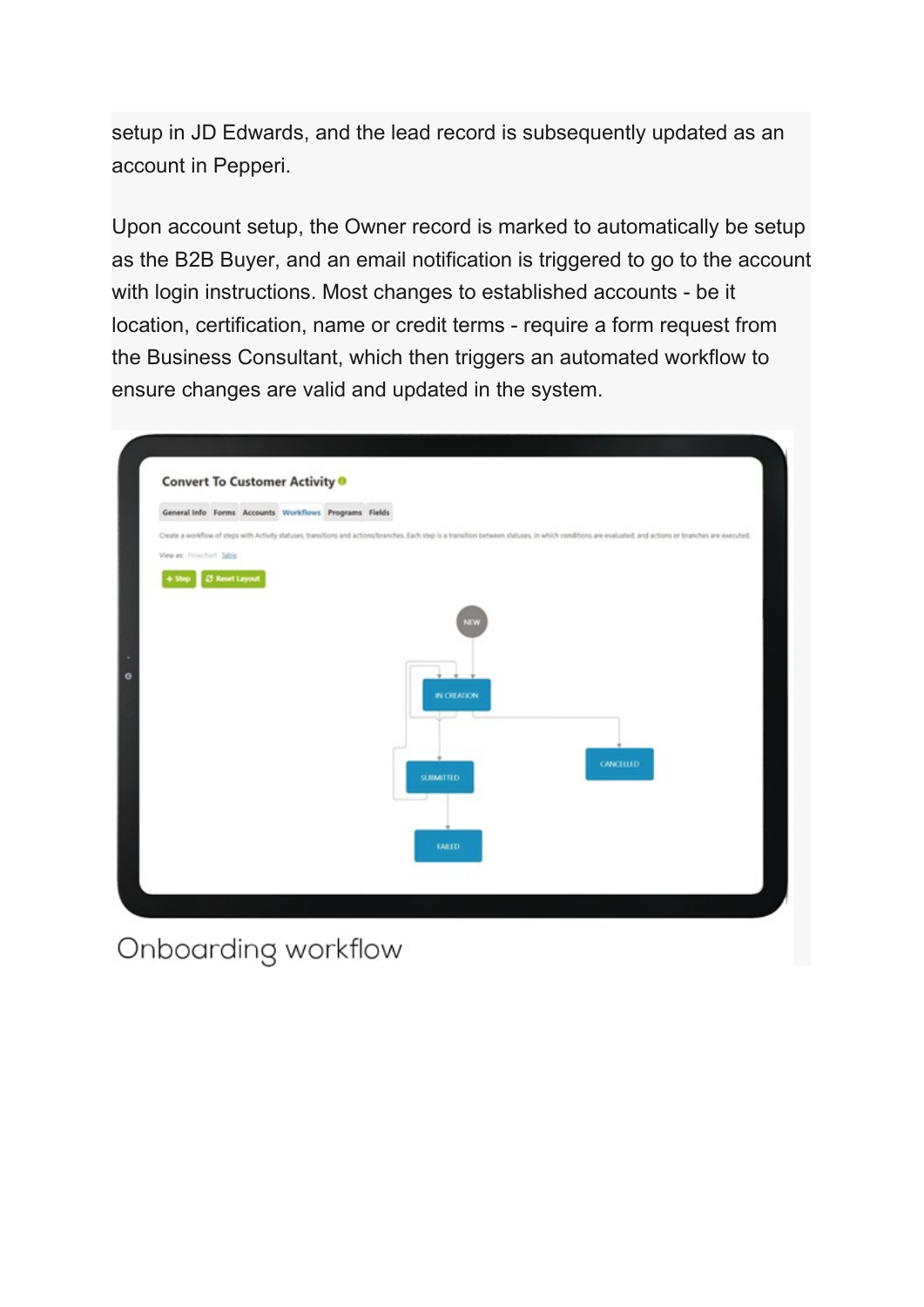

## Onboarding workflow

## **Dedicated 'Advertising and Promotion (A&P) Order' Workflow**

Dermalogica Marketing collaborates with social media influencers for product launches to boost sales and increase consumer awareness, averaging 6 new product launches annually and over 5,000 product giveaways per launch. Dermalogica's Sales team also has various needs to place A&P orders that support growth of the business through prospecting, account events, etc. Dermalogica sought a way to eliminate the Customer Service step of processing no-charge A&P orders.

By using a dedicated A&P workflow, Marketing and Sales can choose the relevant cost center and place no-charge orders on their own. Customer Service intervention to process A&P orders that do not require approval or review has been completely eliminated.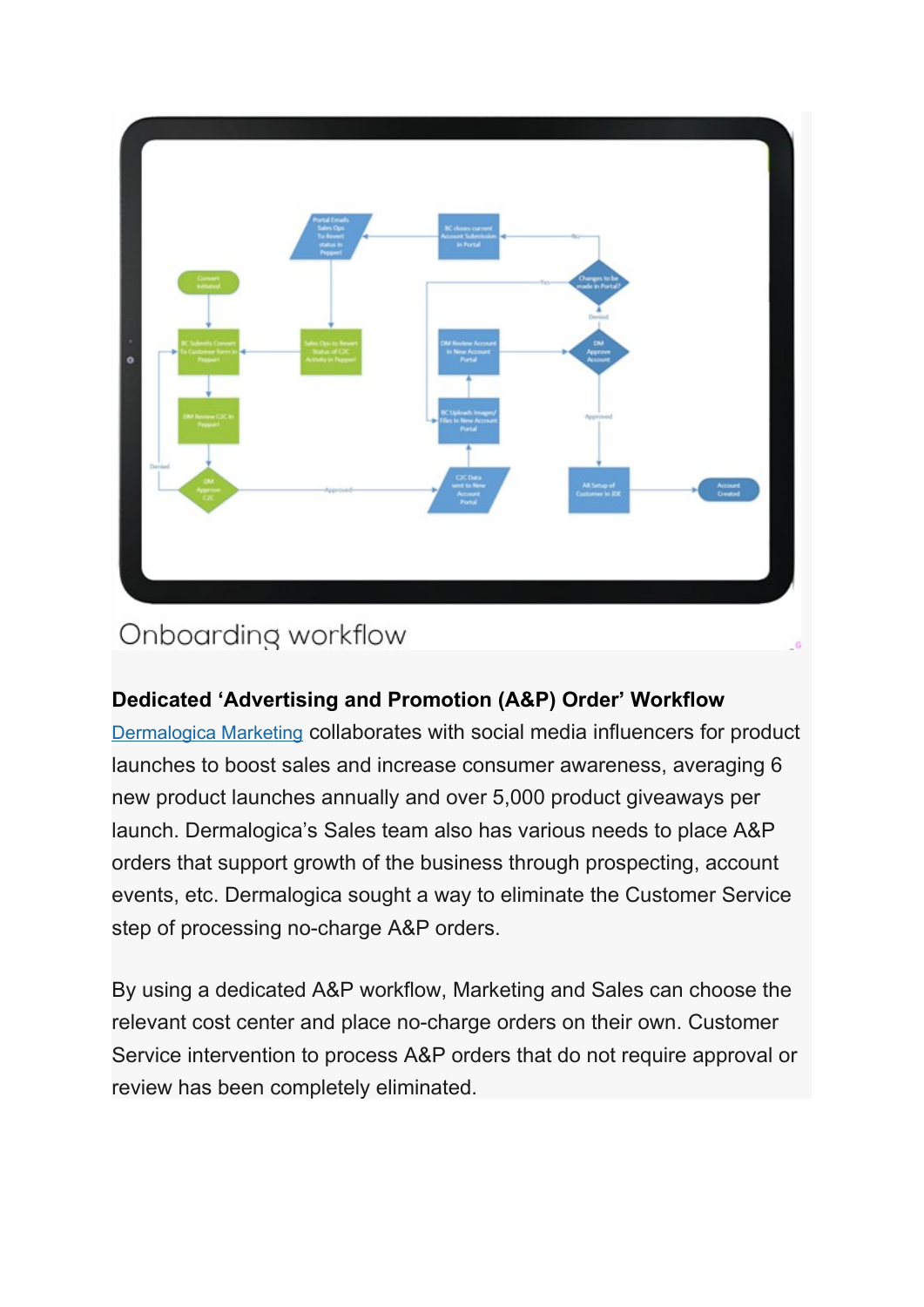| $\bullet$ d               |                                  |     |                                                      |                                                          |
|---------------------------|----------------------------------|-----|------------------------------------------------------|----------------------------------------------------------|
| 437-2491<br>Order details | Cancel                           |     |                                                      | $\begin{array}{c} A \setminus 0 \setminus 0 \end{array}$ |
|                           | <b>General Information</b>       |     |                                                      |                                                          |
|                           | Drive #                          |     | Sing San & Year                                      |                                                          |
|                           | $+000$                           |     | <b>DASASSIT GISHW</b>                                |                                                          |
|                           | Account Name                     |     | Project & Account &                                  |                                                          |
|                           | Sales Text Acct, Do Yet Driv.    |     | HAGINI                                               |                                                          |
|                           | In my Praced By                  |     | <b>JOE NAMARY</b>                                    |                                                          |
|                           | <b>Beveran Text</b>              |     | lows:                                                |                                                          |
|                           | * Reported by                    |     | 1206 Missions Brankstown exhibition almost primaters |                                                          |
|                           | Papel for                        |     |                                                      | ×.                                                       |
|                           | * Gustyne Punkere Gray           | 348 |                                                      |                                                          |
|                           | PO Text                          |     |                                                      |                                                          |
|                           |                                  |     |                                                      |                                                          |
|                           | Cast Center Information          |     |                                                      |                                                          |
|                           | * bood Cod Dorse and Office Date |     | <b>Income</b>                                        |                                                          |
|                           | <b>Cost Derby Name 1</b>         | ٠   |                                                      |                                                          |
|                           | <b>Countainer</b>                |     | triantistic                                          |                                                          |
|                           | <b>Cost Carnet Name 1:</b>       |     | m                                                    |                                                          |
|                           |                                  |     |                                                      |                                                          |
|                           |                                  |     |                                                      |                                                          |
|                           |                                  |     |                                                      |                                                          |
|                           |                                  |     |                                                      |                                                          |
|                           |                                  |     |                                                      |                                                          |
|                           |                                  |     |                                                      |                                                          |
|                           |                                  |     |                                                      |                                                          |
|                           |                                  |     |                                                      |                                                          |
|                           |                                  |     |                                                      |                                                          |
|                           |                                  |     |                                                      |                                                          |
|                           |                                  |     |                                                      |                                                          |
|                           |                                  |     |                                                      |                                                          |
|                           |                                  |     |                                                      |                                                          |
|                           |                                  |     |                                                      |                                                          |
|                           |                                  |     |                                                      |                                                          |
|                           |                                  |     |                                                      |                                                          |

A&P order details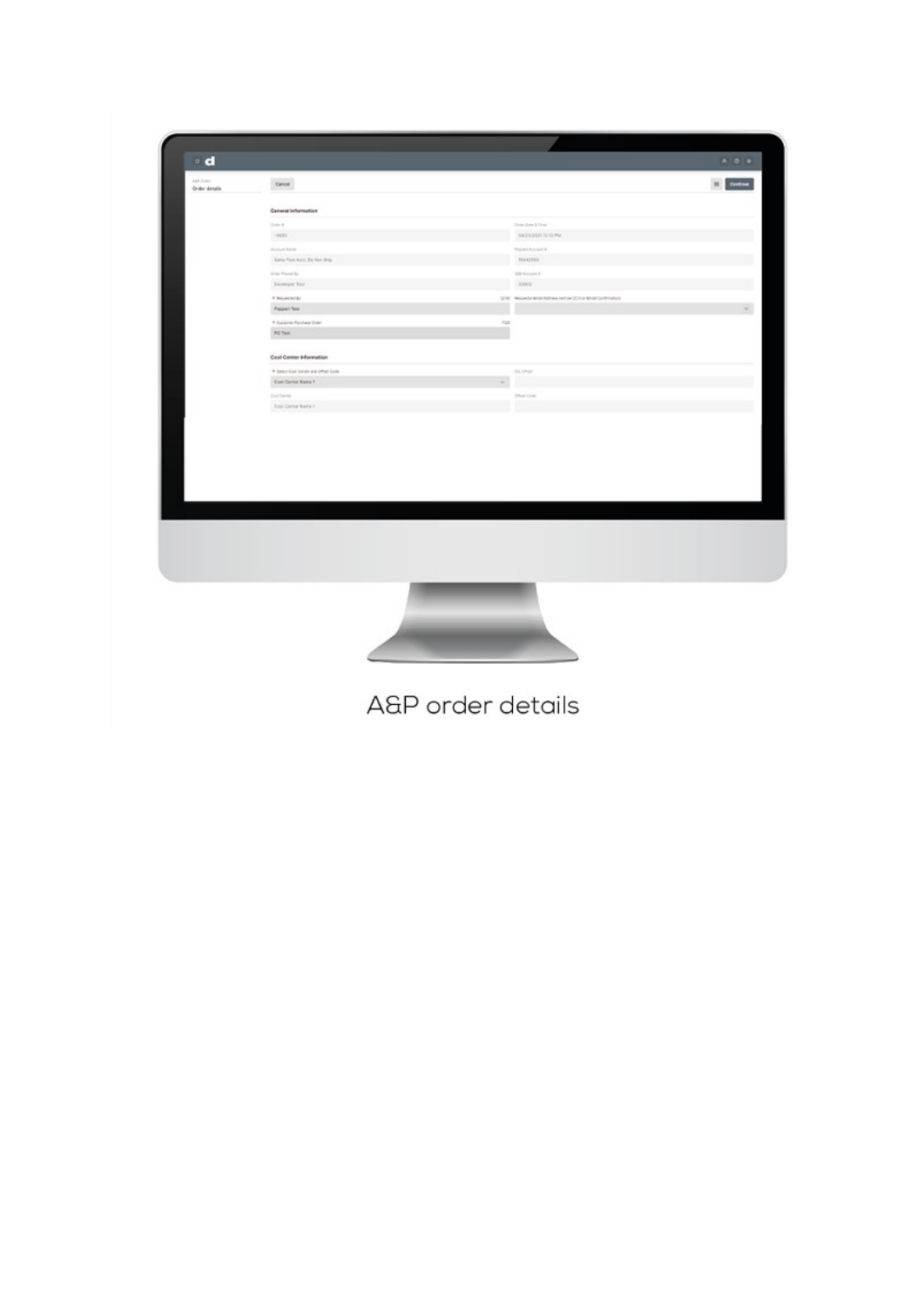| + Cortinue prisong 4 rooths |                  |                |                                               |                          |              |              |                                                  | $10\%$ $\pm$ $\frac{1}{2}$ $\pm$ $\frac{1}{2}$ and $\pm$ $\frac{1}{2}$ because to Payment |                                                        |
|-----------------------------|------------------|----------------|-----------------------------------------------|--------------------------|--------------|--------------|--------------------------------------------------|-------------------------------------------------------------------------------------------|--------------------------------------------------------|
| maps                        | <b>Barn Code</b> | Main Category  | <b>Bun Description</b>                        |                          |              |              |                                                  |                                                                                           |                                                        |
| 23                          | 11048-03         | Retail         | Holdey Editor: Travel Daily Memfoliant        | $\sim$                   | $\mathbf{1}$ |              | 4735                                             | Cost Center Nema 1 12245                                                                  |                                                        |
| t.                          | 200878           | Retail         | Body Ottes to Do                              | $\overline{\phantom{a}}$ | $\mathbf{1}$ |              | \$1.23                                           | Cost Center Name 1 12240                                                                  |                                                        |
| 3                           | 4325-04          | Support:       | <b>Orand Opening Proter</b>                   | $\overline{\phantom{a}}$ | $\mathbf{I}$ |              | \$0.00                                           | Cost Center Name 1 234                                                                    |                                                        |
| œ                           | <b>CIOMADU</b>   | <b>Support</b> | Skin Resurfacing Chiamier 1.8 CAN Uncarteries | $\sim$                   |              |              | \$5.00                                           | Cost Center Name 1 234                                                                    |                                                        |
|                             |                  |                |                                               |                          |              |              |                                                  |                                                                                           |                                                        |
|                             |                  |                |                                               |                          |              |              |                                                  |                                                                                           |                                                        |
|                             |                  |                |                                               |                          |              |              |                                                  |                                                                                           |                                                        |
|                             |                  |                |                                               |                          |              |              |                                                  |                                                                                           |                                                        |
|                             |                  |                |                                               |                          |              |              |                                                  |                                                                                           |                                                        |
|                             |                  |                |                                               |                          |              |              |                                                  |                                                                                           |                                                        |
|                             |                  |                |                                               |                          |              |              |                                                  |                                                                                           |                                                        |
|                             |                  |                |                                               |                          |              |              |                                                  |                                                                                           |                                                        |
|                             |                  |                |                                               |                          |              |              |                                                  |                                                                                           |                                                        |
|                             |                  |                |                                               |                          |              |              |                                                  |                                                                                           |                                                        |
|                             |                  |                |                                               |                          |              |              |                                                  |                                                                                           |                                                        |
|                             |                  |                |                                               |                          |              |              |                                                  |                                                                                           |                                                        |
|                             |                  |                |                                               |                          |              |              |                                                  |                                                                                           |                                                        |
|                             |                  |                |                                               |                          |              |              |                                                  |                                                                                           |                                                        |
|                             |                  |                |                                               |                          |              |              |                                                  |                                                                                           |                                                        |
|                             |                  |                |                                               |                          |              |              |                                                  |                                                                                           |                                                        |
|                             |                  |                |                                               |                          |              |              |                                                  |                                                                                           |                                                        |
|                             |                  |                |                                               |                          |              |              |                                                  |                                                                                           |                                                        |
|                             |                  |                |                                               |                          |              |              |                                                  |                                                                                           |                                                        |
|                             |                  |                |                                               |                          |              |              |                                                  |                                                                                           |                                                        |
|                             |                  |                |                                               |                          |              |              |                                                  |                                                                                           |                                                        |
|                             |                  |                |                                               |                          |              |              |                                                  |                                                                                           |                                                        |
|                             |                  |                |                                               |                          |              |              |                                                  |                                                                                           |                                                        |
|                             |                  |                |                                               |                          |              |              |                                                  |                                                                                           |                                                        |
|                             |                  |                |                                               |                          |              |              |                                                  |                                                                                           |                                                        |
|                             |                  |                |                                               |                          |              |              |                                                  |                                                                                           |                                                        |
|                             |                  |                |                                               |                          |              | $\mathbf{1}$ | $ 4 $ (73)<br>$ 4 $ 50.23<br>3 50.00<br>$+ 1636$ |                                                                                           | THE OTT WHENLEST RECORD DISTURBANCE DISCOVERY DILOTERS |

A&P cart

*Customer Service savings: 12K fewer A&P orders to process annually (Customer Service involvement eliminated)*

#### **'Configurable Returns' Workflow**

Marchon Australia sought to create a more controlled returns experience across multiple sales channels. A return rate that could be as high as 25% is quite common in the eyewear industry. The rotation policy protects the investments the retailers make by enabling them to exchange the items that are not selling well. To the distributor it comes at a high price though, and requires configuring additional business processes and workflows to support return-related activities including stock movement and updates, approvals, physical condition of returned items, repackaging and shipping.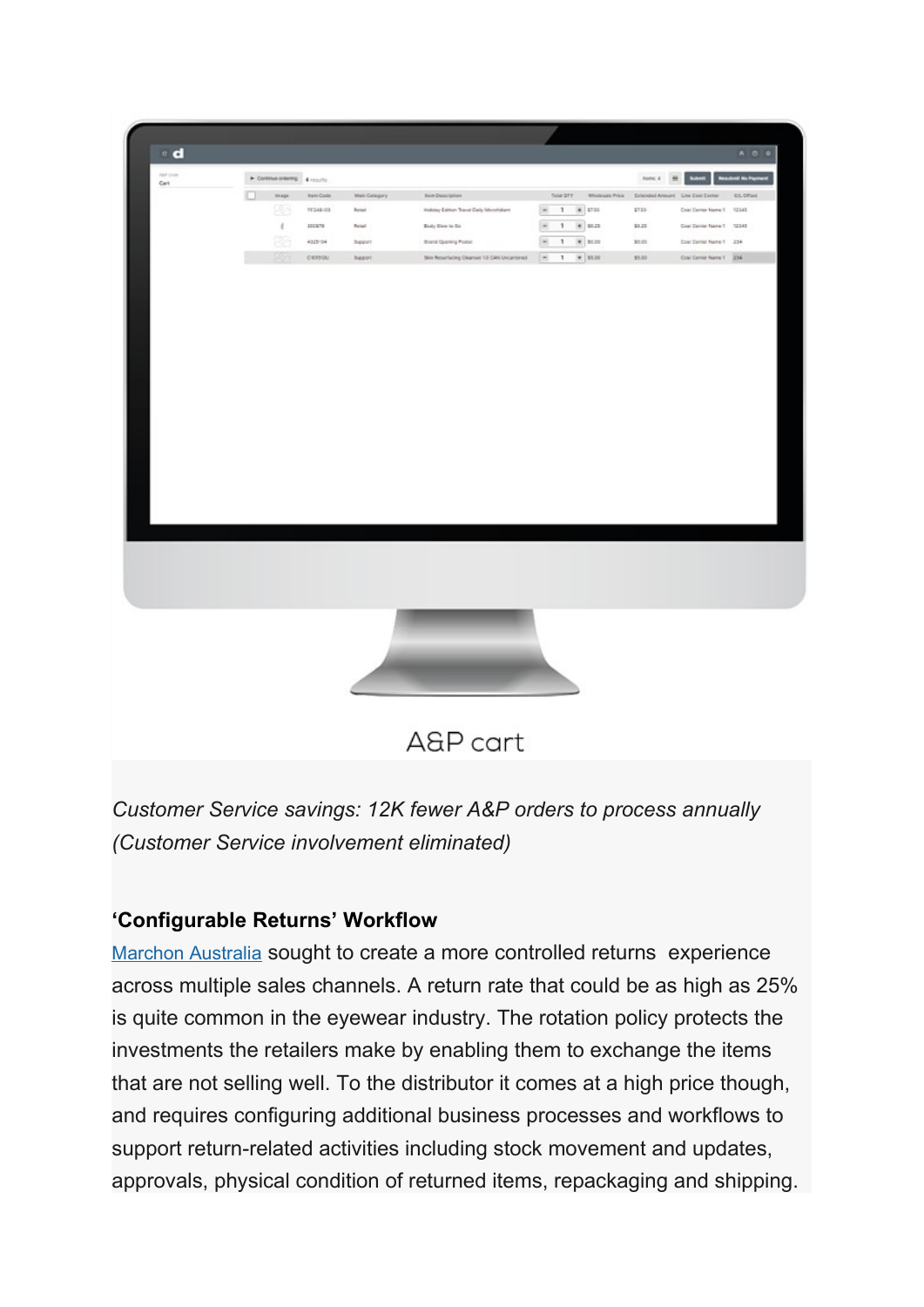| $\zeta$ Back $\equiv$ |                                                   |                                    |                                                       | Return<br>EyeQ Optometrists Lucas (30008)         |            |              |           |                |                |        |
|-----------------------|---------------------------------------------------|------------------------------------|-------------------------------------------------------|---------------------------------------------------|------------|--------------|-----------|----------------|----------------|--------|
| Q Nine                |                                                   |                                    |                                                       |                                                   |            |              |           | $\mathfrak{S}$ | V              | $\sim$ |
| All                   |                                                   | FTS-Current                        | Chloe Offer                                           | Current                                           | <b>RPA</b> | Indent       | Top 20    | Latest Release |                |        |
| C Ok to Submit        | Purchased QTY (Other) 8<br>Selected QTY (Other) 8 |                                    | Purchased QTY (Luxury) 10<br>Selected QTY (Luxury) 10 | Purchased GTY (Value) 2<br>Selected QTY (Value) 2 |            |              |           |                |                |        |
| Info                  | Image                                             |                                    | Description                                           | Price                                             | Message    | OTY          | Approved? |                | Decline Reason |        |
|                       |                                                   |                                    | NINE WEST NW5166 BLACK                                | <b>MOD</b> <sup>9</sup><br>S.                     |            |              | Ø         |                |                |        |
| ***                   |                                                   |                                    | NINE WEST NW5166<br>TORTOISE/CREAM                    | AUD <sub>9</sub><br>$\mathcal{L}_{\text{max}}$    |            |              | Ø         |                |                |        |
| 484                   | ₩                                                 | NINE WEST NW5166<br>PURPLE GLITTER |                                                       | AUD <sub>9</sub><br>yre.                          |            |              | Ø         |                |                |        |
| ***                   |                                                   |                                    | NINE WEST OPTICAL<br>NW5171 BLACK                     | AUD <sub>9</sub><br>1111                          |            |              | Ø         |                |                |        |
| ***                   |                                                   |                                    | NINE WEST OPTICAL NW5171<br><b>DARK TORTOISE</b>      | AUD <sub>a</sub><br>See.                          |            | 1            | Ø         |                |                |        |
| ***                   |                                                   |                                    | NINE WEST OPTICAL<br>NW5171 RUBY                      | AUD <sub>9</sub><br><b>Links</b>                  |            |              | Ø         |                |                |        |
| 408                   |                                                   |                                    | NINE WEST OPTICAL NW5172<br>BLACK WHITE LAMINATE      | AUD <sub>6</sub><br>Tim.                          |            |              |           |                |                |        |
| ***                   |                                                   |                                    | NINE WEST OPTICAL NW5172<br>BROWN/BEIGE               | AUD <sub>6</sub><br>144.                          |            | $\mathbf{1}$ | œ         |                |                |        |
| ***                   |                                                   |                                    | NINE WEST OPTICAL NW5172<br>INDIGO MULTI LAMINATE     | $AUD_6$<br>$\mathcal{L}_{\text{max}}$             |            |              |           |                |                |        |

*A new returns workflow created consistency and boosted efficiency across multiple sales channels by having all returns-related info in one place*

*Non-authorized returns were significantly reduced as a result of allowing customers to submit their own requests for returned merchandise authorization using pre-defined rules and criteria*

#### **Conclusion**

 CPG brands and distributors should be relying more on automated workflows as part of their digital transformation journey if they are looking to eliminate repetitive tasks, human errors, streamline approval processes, boost efficiency across multiple channels, save time and labor costs.

How quickly can you respond to meet new workflow requirements, especially if they entail extra logic and sophisticated business rules? Can you create them on the fly and with no coding?